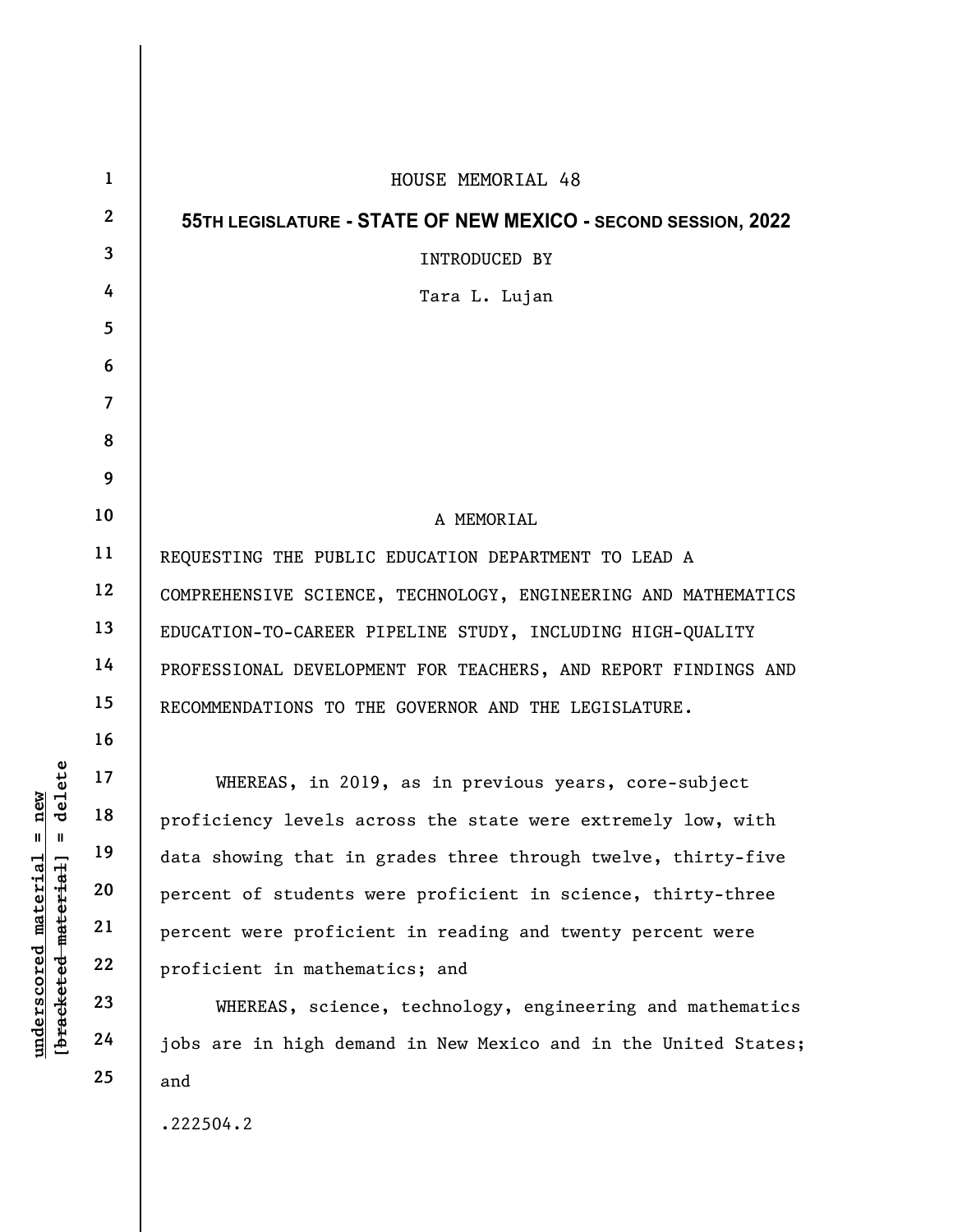WHEREAS, public schools and public post-secondary educational institutions both offer career readiness programs that develop students' communication, critical thinking and time management skills as well as emotional intelligence and that enable students to enter directly into the workforce after graduation, not just for entry-level work, but for career success in the long term; and

WHEREAS, the early childhood education and care department, public education department, higher education department and workforce solutions department have established "RISE NM", research informing success in education, to create a centralized resource that will be used to inform policy and close gaps as students transition from each phase of their education and into the workforce; and

understand material material end and content-focused, inco<br>
end and the sustained over<br>
must be sustained over<br>
teedback and reflection<br>
21 and teedback and reflection<br>
22 bigh-quality science,<br>
23 focused teachers who<br>
24 WHEREAS, to be effective, science, technology, engineering and mathematics teachers need professional development that is content-focused, incorporates active learning and supports collaboration and coaching, and that professional development must be sustained over time, providing repeat opportunities for feedback and reflection; and

WHEREAS, for ongoing professional development to produce high-quality science, technology, engineering and mathematicsfocused teachers who stay in the classroom, public schools and public post-secondary educational institutions must work collaboratively to strategically support and implement a .222504.2

 $- 2 -$ 

1

2

3

4

5

6

7

8

9

10

11

12

13

14

15

16

17

18

19

20

21

22

23

24

25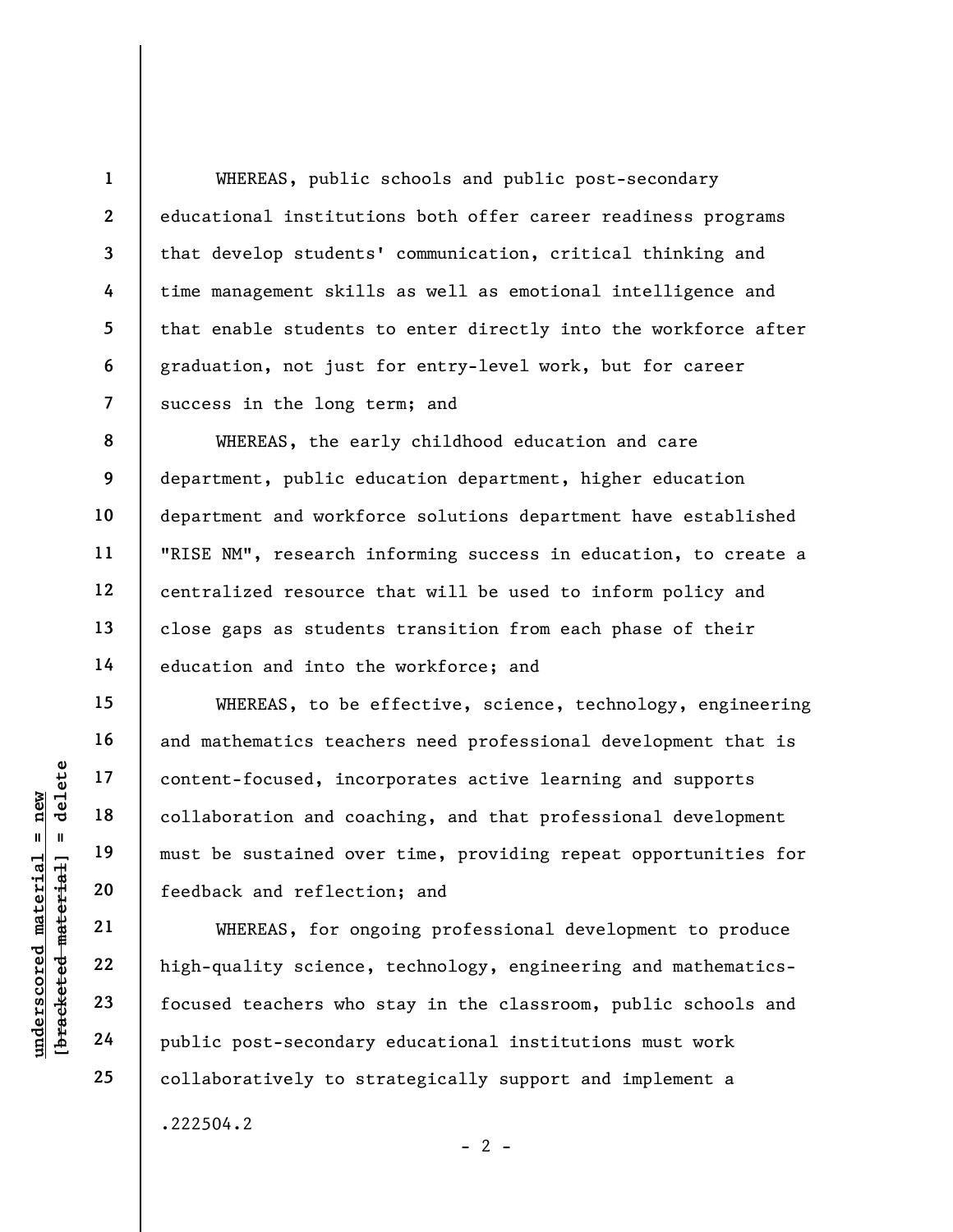1 2 professional development system that fills in gaps in knowledge and sustains educator growth; and

WHEREAS, for students, extended learning encompasses programs and strategies that are implemented to increase the amount of instruction and learning, including in- and afterschool and summer programs, and that provide an opportunity for science, technology, engineering and mathematics-focused additional time, which can be beneficial to students, but only if that time is spent in ways that maximize teaching and learning; and

WHEREAS, the development of research on evidence-based programs is critical to determine the most effective extended learning programs in science, technology, engineering and mathematics;

understand of current programs and the solutions of comprehensive science<br>diagonal scheme and the solutions of comprehensive science<br>along the science education-to-career p<br>of current programs a<br>BE IT FURTHER RI<br>along 23 i NOW, THEREFORE, BE IT RESOLVED BY THE HOUSE OF REPRESENTATIVES OF THE STATE OF NEW MEXICO that the public education department, the higher education department and the workforce solutions department be requested to conduct a comprehensive science, technology, engineering and mathematics education-to-career pipeline study, which includes an inventory of current programs and initiatives; and

BE IT FURTHER RESOLVED that the departments provide the inventory to the legislative finance committee and the legislative education study committee by September 1, 2023; and

 $-3 -$ 

BE IT FURTHER RESOLVED that the public education .222504.2

25

3

4

5

6

7

8

9

10

11

12

13

14

15

16

17

18

19

20

21

22

23

24